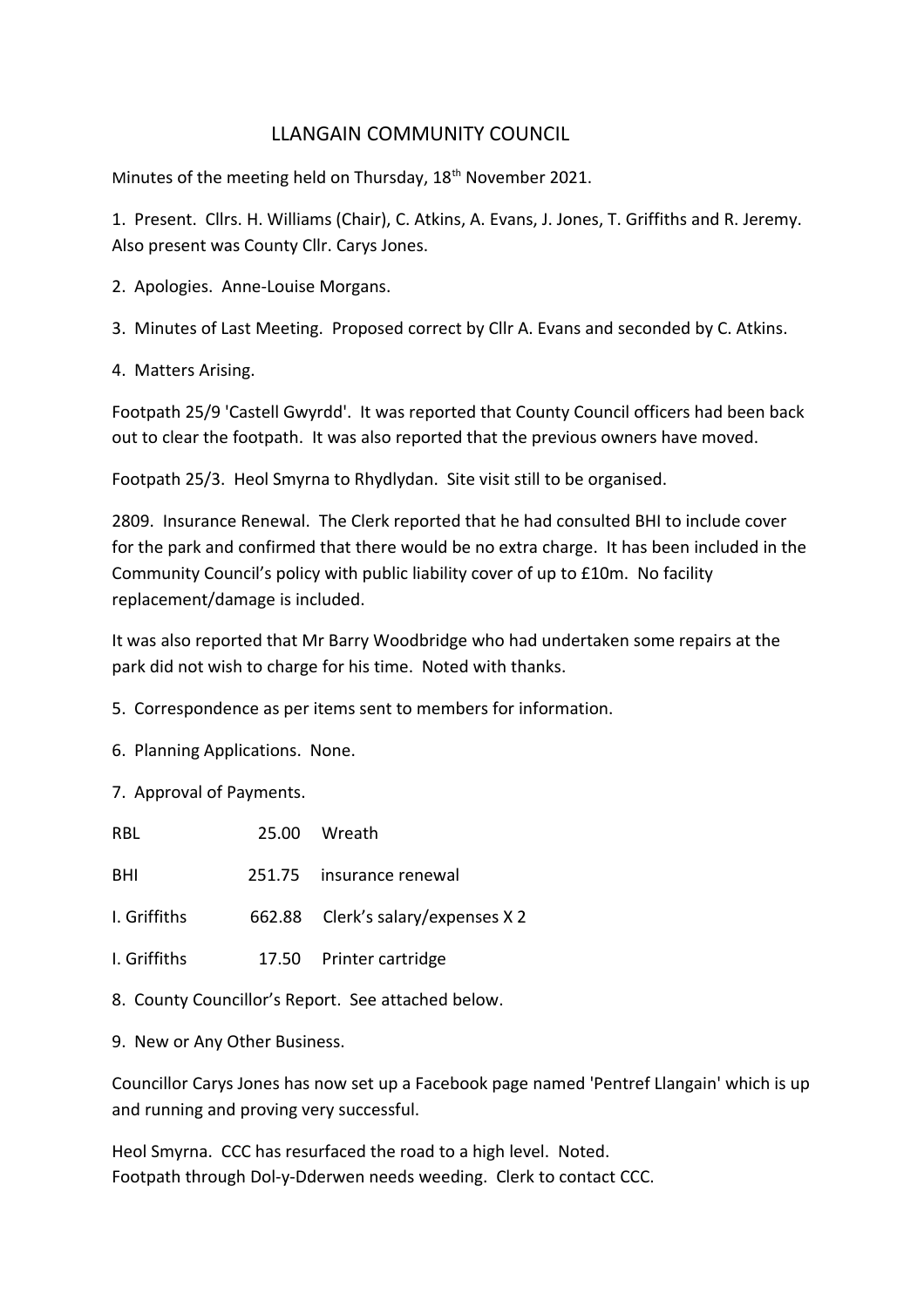Cllr. Angela Freeman has moved out of the area and has resigned from the Community Council. The Clerk reported that there would be no co-option as we are within 6 months of the next election. The Clerk to send Angela a letter of thanks for her contribution to the Council and her work in the school and the community.

There are potholes in the road by Penycoed. Clerk to contact CCC.

The fire hydrants at the Church Road junction and Cefnmeusydd are damaged. Clerk to contact Carmarthen fire station.

It was decided to deal with the Precept and Donations at the January meeting.

## COUNTY COUNCILLOR'S REPORT

### ELECTORAL BOUNDARIES - COUNTY WARDS

Following the decision to unite Llansteffan county ward with St. Clears, I have made a formal complaint against Rebecca Evans MS (Minister for Local Government) regarding the actual decision and the Local Democracy and Boundary Commission Wales regarding the errors and omissions in its Final Recommendations. I have forwarded the complaint to Sophie Howe, the Future Generations Commissioner. The complaint is lengthy and forensic and I have placed a copy with the Clerk. I am happy to forward it to any members who would like to examine its content.

### YSGOL LLANGAIN

The federation of Bancyfelin, Llansteffan and Llangain schools has held an informal induction session for the new governing body - additional to the required training - in order to establish governors' roles and responsibilities and raise awareness of the schools' status within our communities. I have enrolled on three formal governor training sessions over the next three weeks.

### NEUADD GOFFA LLANGAIN MEMORIAL HALL

Following the recent public consultation, Llangain Memorial Hall has formed a working group of local volunteers to work with the committee on developing plans for the re-purposing of the hall. A Coffee Morning will be held on Saturday, 4th December at 11am when all areas of the hall will be accessible for assessing the potential use of all the space. All members of the community will be welcome to meet for coffee and a chat and to contribute ideas if they wish. The results of the recent consultation survey will be available.

### SENEDD CYMRU - CONSULTATION ON SECOND HOMES

Senedd Cymru has launched a consultation as part of its enquiry into Second Homes in Wales. Members of the public are encouraged to respond:

CYMRAEG: <https://busnes.senedd.cymru/mgConsultationDisplay.aspx?ID=434>

SAESNEG: <https://business.senedd.wales/mgConsultationDisplay.aspx?ID=434>